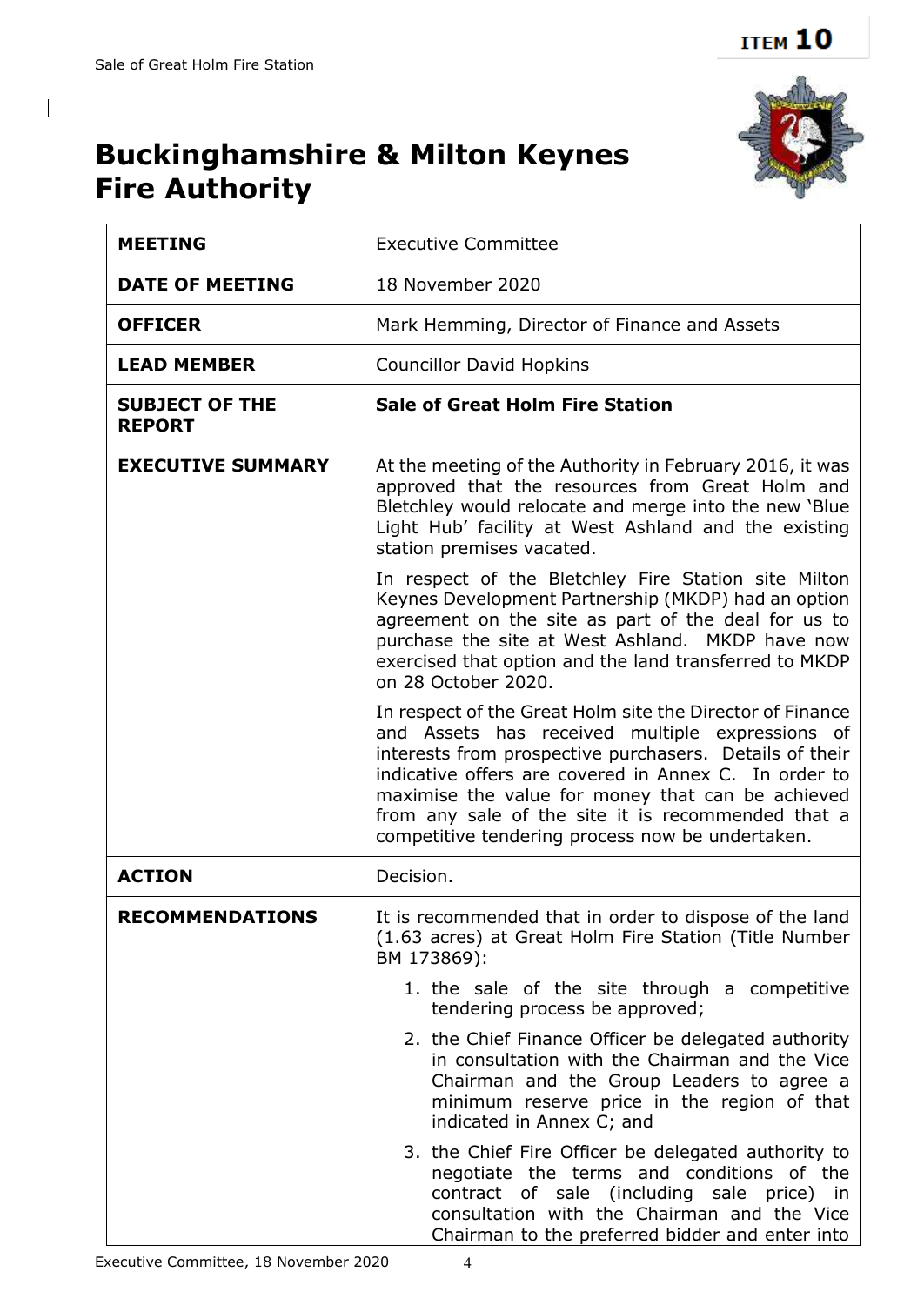|                                                                                   | needed<br>for<br>agreements<br>its<br>any necessary<br>disposal.                                                                                                                                                                                                                                                                                                                                                                                                                                                                                                                                    |
|-----------------------------------------------------------------------------------|-----------------------------------------------------------------------------------------------------------------------------------------------------------------------------------------------------------------------------------------------------------------------------------------------------------------------------------------------------------------------------------------------------------------------------------------------------------------------------------------------------------------------------------------------------------------------------------------------------|
| <b>RISK MANAGEMENT</b>                                                            | No direct impact.                                                                                                                                                                                                                                                                                                                                                                                                                                                                                                                                                                                   |
| <b>FINANCIAL</b><br><b>IMPLICATIONS</b>                                           | Annex C (Exempt from publication)                                                                                                                                                                                                                                                                                                                                                                                                                                                                                                                                                                   |
| <b>LEGAL IMPLICATIONS</b>                                                         | The recommendations are presented to the Executive<br>Committee in compliance with the Authority's<br>Contracts Standing Orders.                                                                                                                                                                                                                                                                                                                                                                                                                                                                    |
|                                                                                   | Section 123(2) of the Local Government Act 1972<br>provides that: 'Except with the consent of the<br>Secretary of State, a council shall not dispose of land<br>under this section, otherwise than by way of a short<br>tenancy, for a consideration less than the best that<br>can reasonably be obtained.'                                                                                                                                                                                                                                                                                        |
|                                                                                   | Section 123(2) applies to the Authority by virtue of<br>section 8(3) of the Fire Services Act 1947 that was in<br>force when the Authority was constituted: 'the<br>provisions of the Local Government Act 1972, with<br>respect to the [] disposal of land shall apply to fire<br>authorities constituted by combination schemes as<br>they apply to fire authorities being councils of counties<br>[]., and accordingly references [] the said<br>provisions of the said Act of 1972 to local authorities<br>shall include references to fire authorities constituted<br>by combination schemes'. |
| <b>CONSISTENCY WITH</b><br>THE PRINCIPLES OF<br>THE DUTY TO<br><b>COLLABORATE</b> | The project supports the MOU with Thames Valley Police<br>to share facilities where it is mutually beneficial to do<br>so. TVP were also an integral part of the original funding<br>bid to DCLG. In addition, all the blue light services in<br>Thames Valley have signed up to closer working in<br>order to collaborate to improve efficiency, effectiveness<br>and public safety. This project appears to be a unique<br>collaboration in rolling out front line operational<br>response services from one site, a<br>significant<br>achievement by any standard in the UK.                     |
| <b>HEALTH AND SAFETY</b>                                                          | No direct impact.                                                                                                                                                                                                                                                                                                                                                                                                                                                                                                                                                                                   |
| <b>EQUALITY AND</b><br><b>DIVERSITY</b>                                           | No direct impact.                                                                                                                                                                                                                                                                                                                                                                                                                                                                                                                                                                                   |
| <b>USE OF RESOURCES</b>                                                           | An agent will be appointed to market and sell the site<br>through to exchange of contracts. It is anticipated that<br>fees will be in the region of 1% of the sale price.                                                                                                                                                                                                                                                                                                                                                                                                                           |
|                                                                                   | outline planning application for the<br>site<br>An<br>(19/033385/OUT) was previously submitted for the<br>development of 18 homes and associated infrastructure<br>at the site. This was withdrawn as the Authority did not<br>the<br>this<br>while<br>have<br>resources<br>progress<br>to<br>simultaneously responding to the initial phase of the                                                                                                                                                                                                                                                 |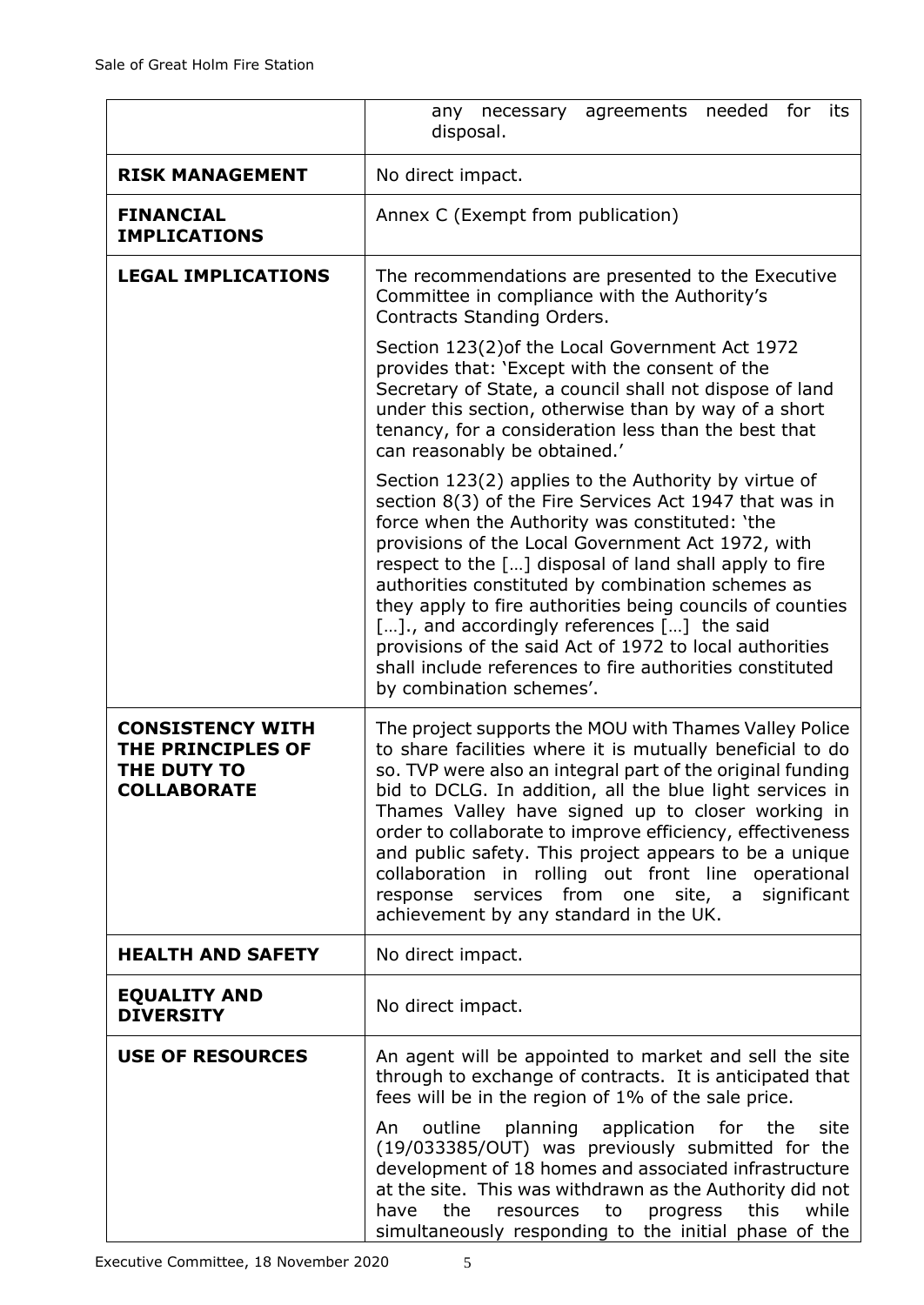|                                | COVID-19 pandemic. The cost of the outline planning<br>application was less than £5k.                                                                                                                                                                     |
|--------------------------------|-----------------------------------------------------------------------------------------------------------------------------------------------------------------------------------------------------------------------------------------------------------|
| <b>PROVENANCE SECTION</b><br>& | The Authority's Standing Orders Relating to Contracts<br>state:                                                                                                                                                                                           |
| <b>BACKGROUND PAPERS</b>       | 20.5 Land and buildings owned by the Authority shall<br>not be disposed by lease or freehold without the prior<br>approval of a Committee of the Authority.                                                                                               |
|                                | 20.6 Prior to approval being sought the following<br>information must be provided:                                                                                                                                                                        |
|                                | (a) a complete description of all the land and/or<br>property to be included in the disposal;                                                                                                                                                             |
|                                | (b) confirmation that the title of the land and/or<br>property is owned by the Authority;                                                                                                                                                                 |
|                                | (c) the reason for the sale and any restrictions which<br>this may impose;                                                                                                                                                                                |
|                                | (d) a report on any information which is held by the<br>Authority in the previous use of the land which may<br>affect its value (e.g. if the site were contaminated);                                                                                     |
|                                | (e) the estimated value of the land and/or property<br>together with evidence of comparable properties in the<br>location or by reference to other recent, similar<br>Authority transactions;                                                             |
|                                | (f) in cases where land and/or property is being sold<br>as potential housing development, evidence that<br>planning applications will be obtained prior to the<br>completion of the disposal in order to obtain the best<br>possible price for the land; |
|                                | (g) recommendations on the following:<br>(i) issues that need to be resolved before marketing<br>the land and/or property can commence;<br>(ii) the preferred method of disposal (private<br>treaty/public auction/formal tender);                        |
|                                | (iii) the title to be transferred; and<br>(iv) the minimum price that the Authority is prepared<br>to receive together with an asking price.                                                                                                              |
|                                | 20.7 Where it has been decided that the disposal of the<br>land and/or property will be by formal tender, Standing<br>Order 8 above relating to tenders shall be applied.                                                                                 |
|                                | Standing Orders Relating to Contracts (February 2020):<br>https://bucksfire.gov.uk/documents/2020/03/contract<br>standing orders - february 2020.pdf/                                                                                                     |
|                                | Sale of Great Holm Fire Station (Item 12) Executive<br>Committee, 15 July 2020.                                                                                                                                                                           |
| <b>APPENDICES</b>              | Annex A - Title Plan BM173869                                                                                                                                                                                                                             |
|                                | Annex $B -$ (Exempt from publication) Extract of<br>valuation report for Great Holm                                                                                                                                                                       |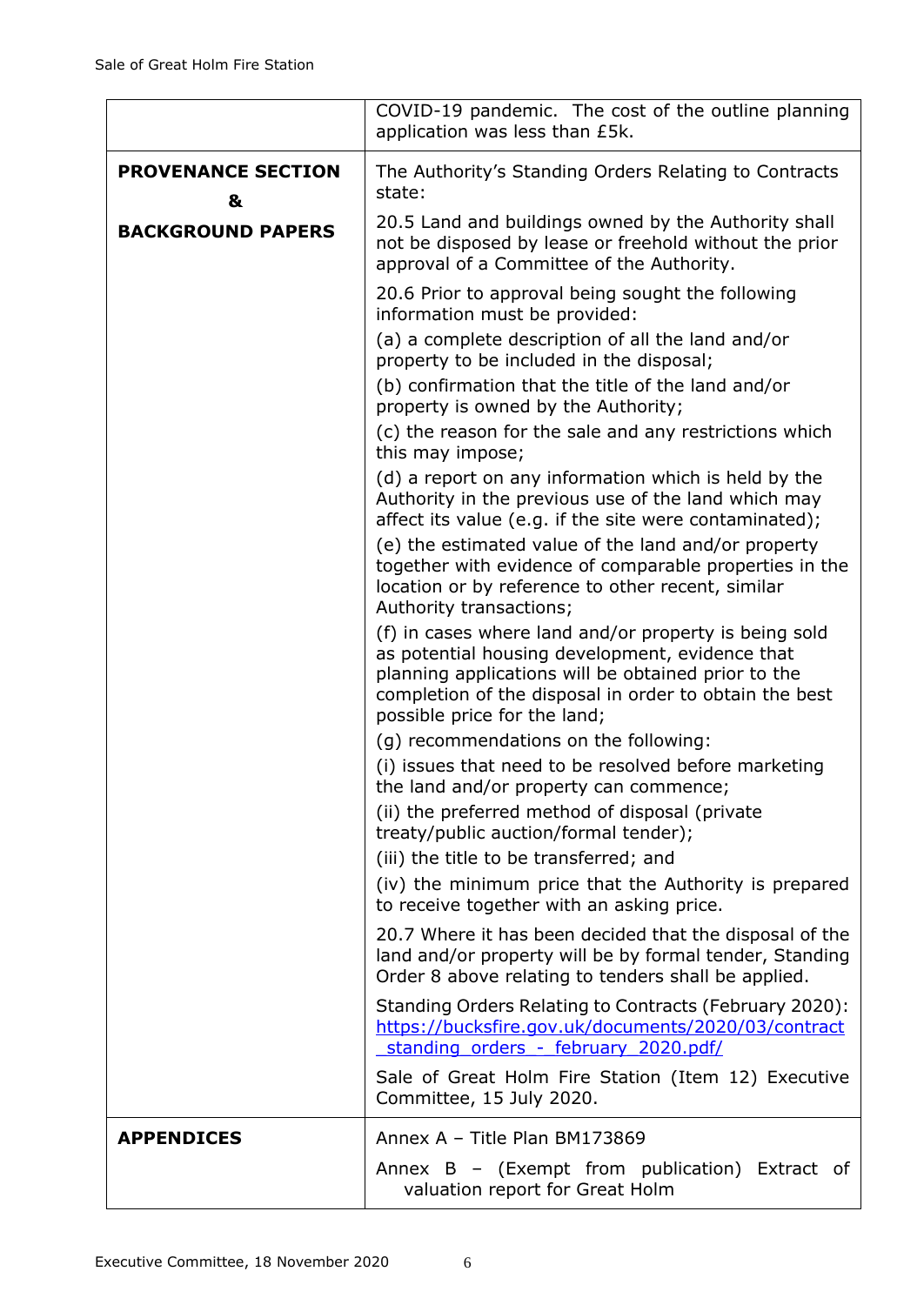|                                                | Annex C- (Exempt from publication) Financial<br>Implications |
|------------------------------------------------|--------------------------------------------------------------|
| <b>TIME REQUIRED</b>                           | 10 minutes                                                   |
| <b>REPORT ORIGINATOR</b><br><b>AND CONTACT</b> | Mark Hemming<br>mhemming@bucksfire.gov.uk<br>01296 744687    |